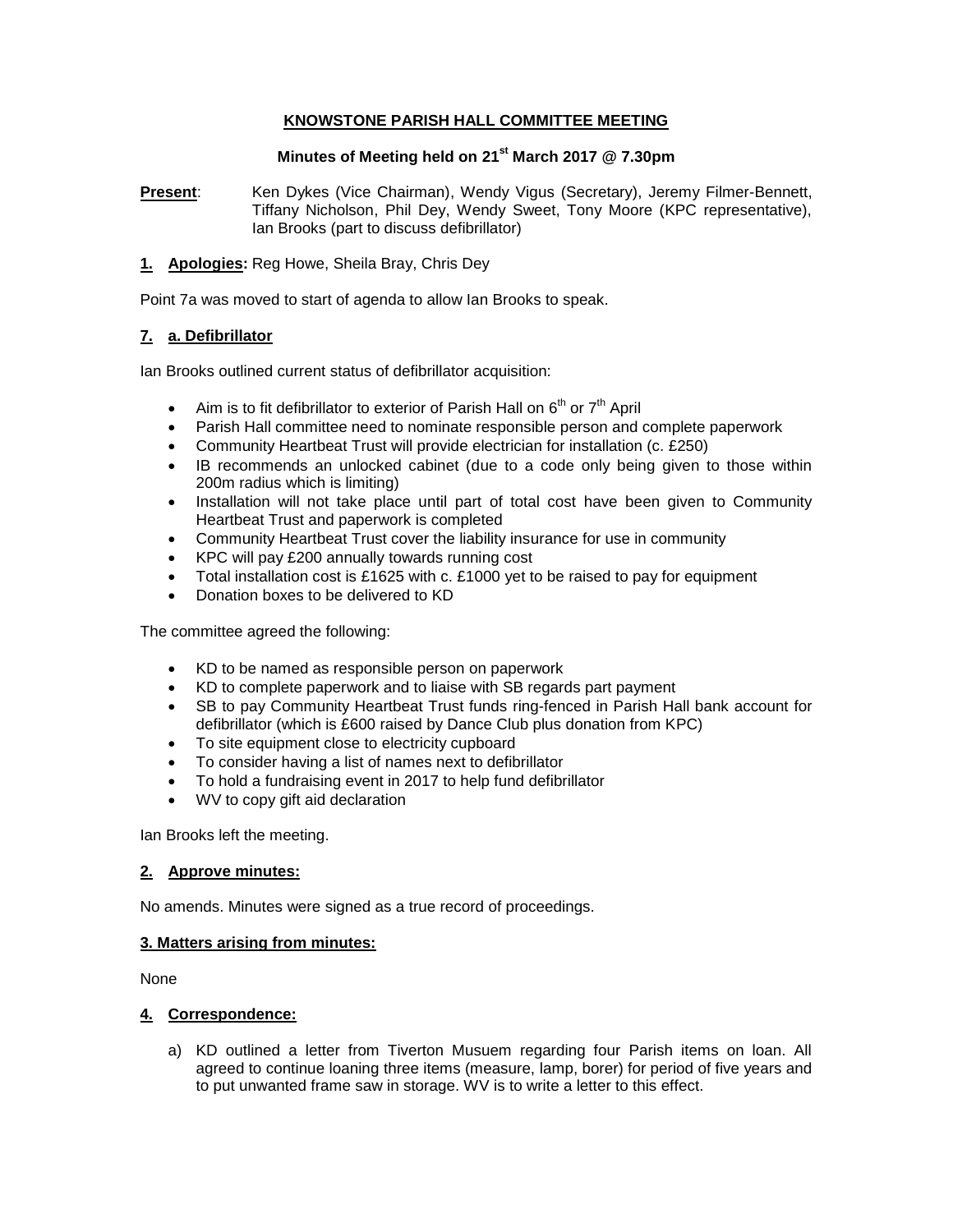b) WV confirmed that she had applied for discretionary rate relief from NDC in response to a letter received 12.01.17. JFB is to investigate if the solar panels will require payment of business rates.

## **5. Finance report:**

a. KD read out an email from SB detailing income and outgoings which noted current A/C balance was £5,438 as of  $1<sup>st</sup>$  March 2017.

**Outgoing** 

| ______<br>£513.51  | Insurance                                                                         |
|--------------------|-----------------------------------------------------------------------------------|
| £102.00<br>£151.00 | Hall cleaning $(3 \text{ months}) - \text{yet to be cleared}$<br>EDF (DD payment) |
| £766.51            | <b>TOTAL</b>                                                                      |

Money yet to bank is £93.85 from February film night and £114 from dance held on 11<sup>th</sup> March. Outstanding to pay is £136.20 for fire extinguisher service / upgrade.

b. Additional income handed over at meeting

WV handed over £146 raised at quiz night (17<sup>th</sup> March).

TN provided a bill for installation of dishwasher (£54). SB is to make payment to TN as she has already paid bill. KD and PD are to investigate taking redundant dishwasher to tip.

## **6. RWE community fund update**

KD confirmed that there had been a meeting on  $11<sup>th</sup>$  March to discuss the community fund applications and that we would know by the end of the week if we have been successful. *Post meeting, KD confirmed that £8888.27 had been awarded and next steps would be confirmed once paperwork had been completed with the Chairman.* 

## **7. Hall facilities / equipment**

PD confirmed that one quote from Alan Setherton for creating the disabled toilets (£11,197.21) has been received and that a quote from John Locke is expected at the end of the week. TN is to ask her contact (Square Foot) to provide a quote.

KD thanked SB and TN for their help in fitting the replacement dishwasher.

## **8. Hall maintenance**

KD confirmed that RH has spoken to the builder working on the church repairs and he is happy to fix slipped roof slate on hall roof, clean gutter, reconnect/unblock downpipe and install downpipe leaf barriers. All were happy for this to take place asap.

KD outlined two quotes for retarmacing a section of the hall drive – Alan Dart £950 plus VAT and J Penfold £650 plus VAT. PD confirmed that as per his deeds he would pay 50% of the cost. All agreed to hire J Penfold and WV and SB are to progress accordingly.